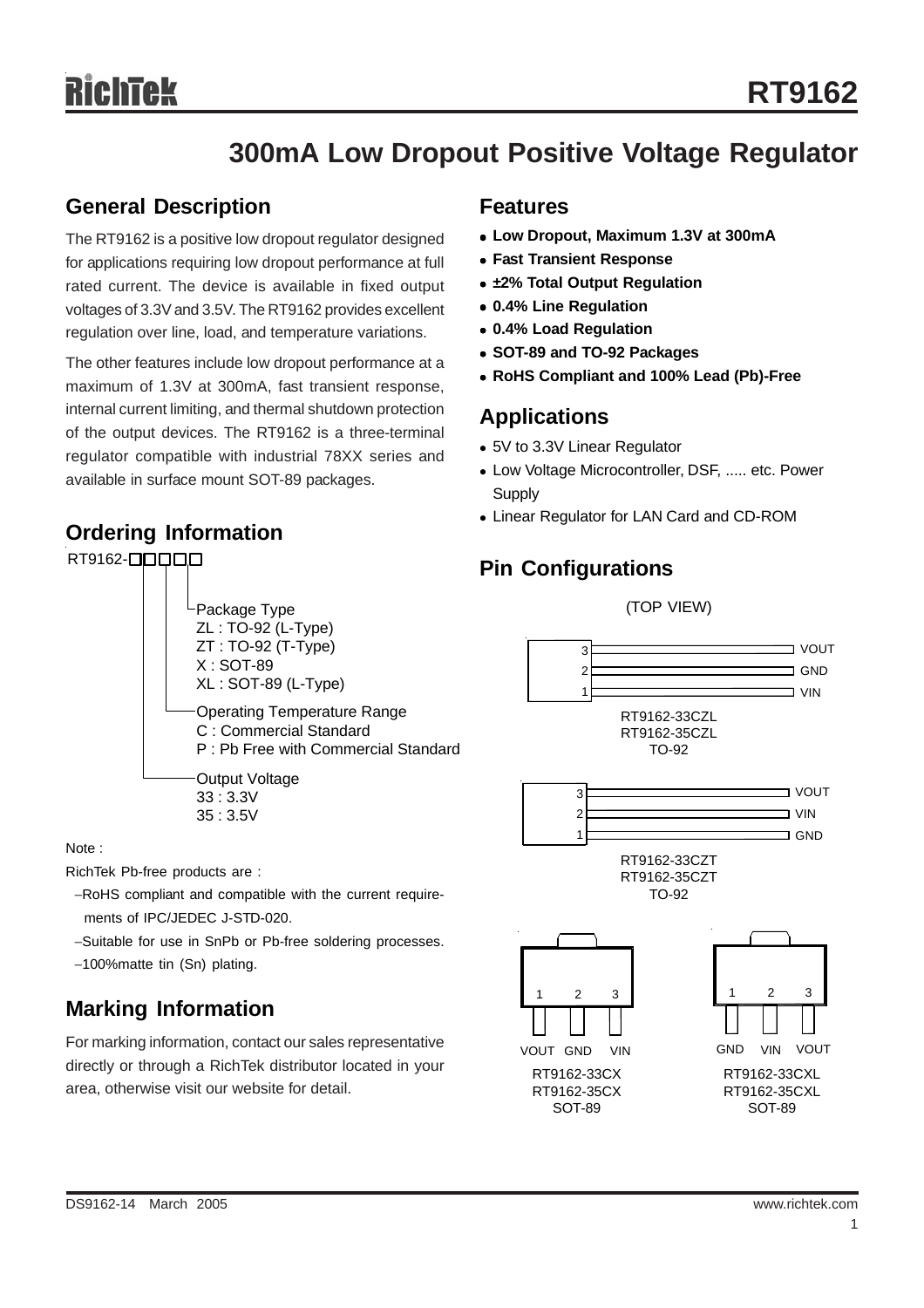# **Typical Application Circuit**



## **Functional Pin Description**

| <b>Pin Name</b> | <b>Pin Function</b> |  |  |
|-----------------|---------------------|--|--|
| <b>VOUT</b>     | Output Voltage      |  |  |
| <b>GND</b>      | Ground              |  |  |
| VIN             | Power Input         |  |  |

# **Function Block Diagram**

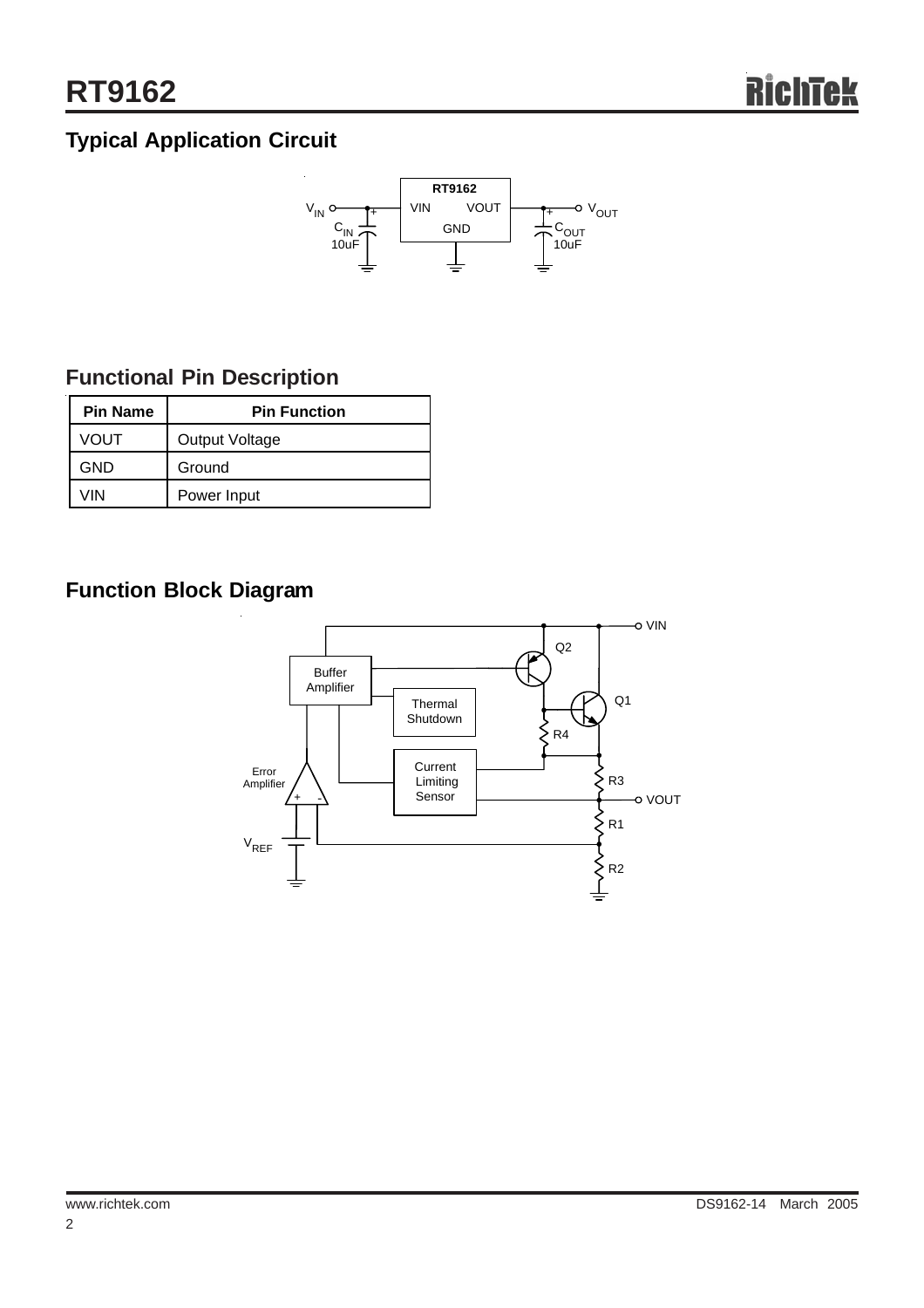## **Absolute Maximum Ratings**

| • Power Dissipation, $P_D @ T_A = 25^{\circ}C$ |  |
|------------------------------------------------|--|
|                                                |  |
|                                                |  |
| • Package Thermal Resistance (Note4)           |  |
|                                                |  |
|                                                |  |
|                                                |  |
|                                                |  |

## **Electrical Characteristics**

( $V_{IN}$  = 5.0V,  $T_A$  = 25°C, unless otherwise specified)

| <b>Parameter</b>                    |           | Symbol                   | <b>Test Conditions</b>        | Min   | <b>Typ</b>    | <b>Max</b>               | <b>Units</b>       |
|-------------------------------------|-----------|--------------------------|-------------------------------|-------|---------------|--------------------------|--------------------|
| <b>Output Voltage</b><br>(Note 1)   | RT9162-33 | VOUT                     |                               | 3.235 | 3.300         | 3.365                    |                    |
|                                     | RT9162-35 |                          |                               | 3.430 | 3.500         | 3.570                    | V                  |
| Line Regulation<br>(Note 1)         |           | $\Delta V$ LINE          | $V_{IN} = 5V - 15V$           | --    | 0.1           | 0.4                      | $\%$               |
| Load Regulation<br>(Note 1)         |           | $\Delta V$ LOAD          | $I_1 = 0 - 300mA$             | $- -$ | 0.2           | 0.4                      | $\%$               |
| Dropout Voltage<br>(Note 2)         |           | <b>V</b> <sub>DROP</sub> | $\Delta V_{\text{OUT}} = 1\%$ | --    | 1.2           | 1.3                      | V                  |
| <b>Current Limit</b>                |           | <b>LIM</b>               |                               | 400   | $\sim$ $\sim$ | $- -$                    | mA                 |
| <b>Quiescent Current</b>            |           | lQ                       |                               | --    | 4.5           | 8                        | mA                 |
| <b>Temperature Coefficient</b>      |           | $T_{\rm C}$              |                               | --    | 0.005         | $\overline{\phantom{a}}$ | $\%$ /°C           |
| <b>Temperature Stability</b>        |           | $T_S$                    |                               | --    | 0.5           | $\sim$ $\sim$            | %                  |
| <b>RMS Output Noise</b><br>(Note 3) |           |                          |                               |       | 0.003         | $\overline{\phantom{a}}$ | %/V <sub>OUT</sub> |

**Note 1.** Low duty cycle pulse testing with Kelvin connections required.

Note 2. The dropout voltage is defined as V<sub>IN</sub> -V<sub>OUT</sub>, which is measured when V<sub>OUT</sub> is V<sub>OUT(NORMAL)</sub> – 100mV.

**Note 3.** Bandwidth of 10 Hz to 10 kHz.

**Note 4.**  $\theta_{JA}$  is measured in the natural convection at  $T_A = 25^\circ \text{C}$  on a low effective thermal conductivity test board of JEDEC 51-3 thermal measurement standard.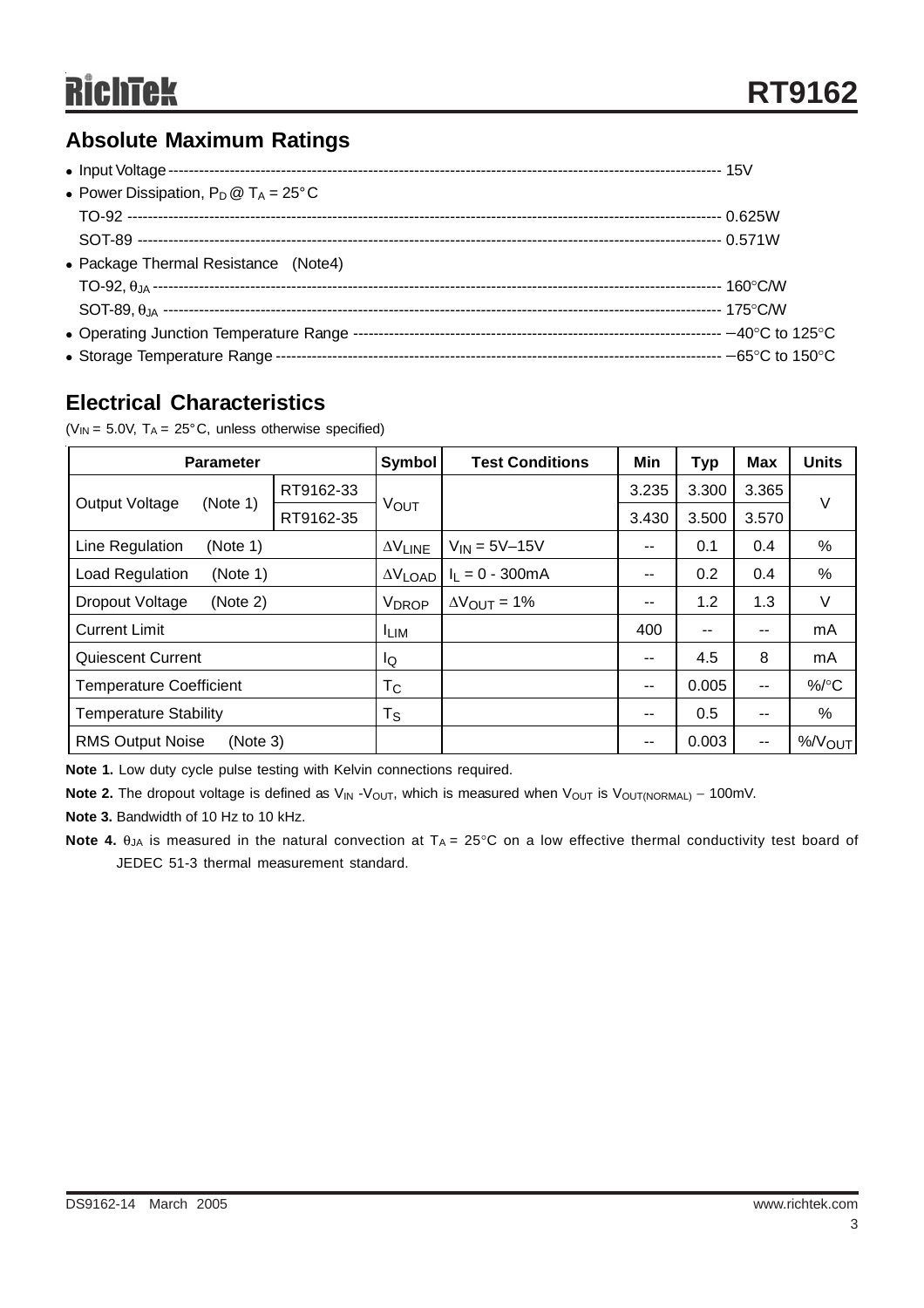# **Outline Dimension**



| Symbol         |        | <b>Dimensions In Millimeters</b> | <b>Dimensions In Inches</b> |       |  |
|----------------|--------|----------------------------------|-----------------------------|-------|--|
|                | Min    | <b>Max</b>                       | Min                         | Max   |  |
| A              | 3.175  | 4.191                            | 0.125                       | 0.165 |  |
| A <sub>1</sub> | 1.143  | 1.372                            | 0.045                       | 0.054 |  |
| b              | 0.406  | 0.533                            | 0.016                       | 0.021 |  |
| С              | 0.406  | 0.533                            | 0.016                       | 0.021 |  |
| D              | 4.445  | 5.207                            | 0.175                       | 0.205 |  |
| D <sub>1</sub> | 3.429  | 5.029                            | 0.135                       | 0.198 |  |
| Е              | 4.318  | 5.334                            | 0.170                       | 0.210 |  |
| e              | 1.143  | 1.397                            | 0.045                       | 0.055 |  |
|                | 12.700 |                                  |                             | 0.500 |  |

**3-Lead TO-92 Plastic Package**